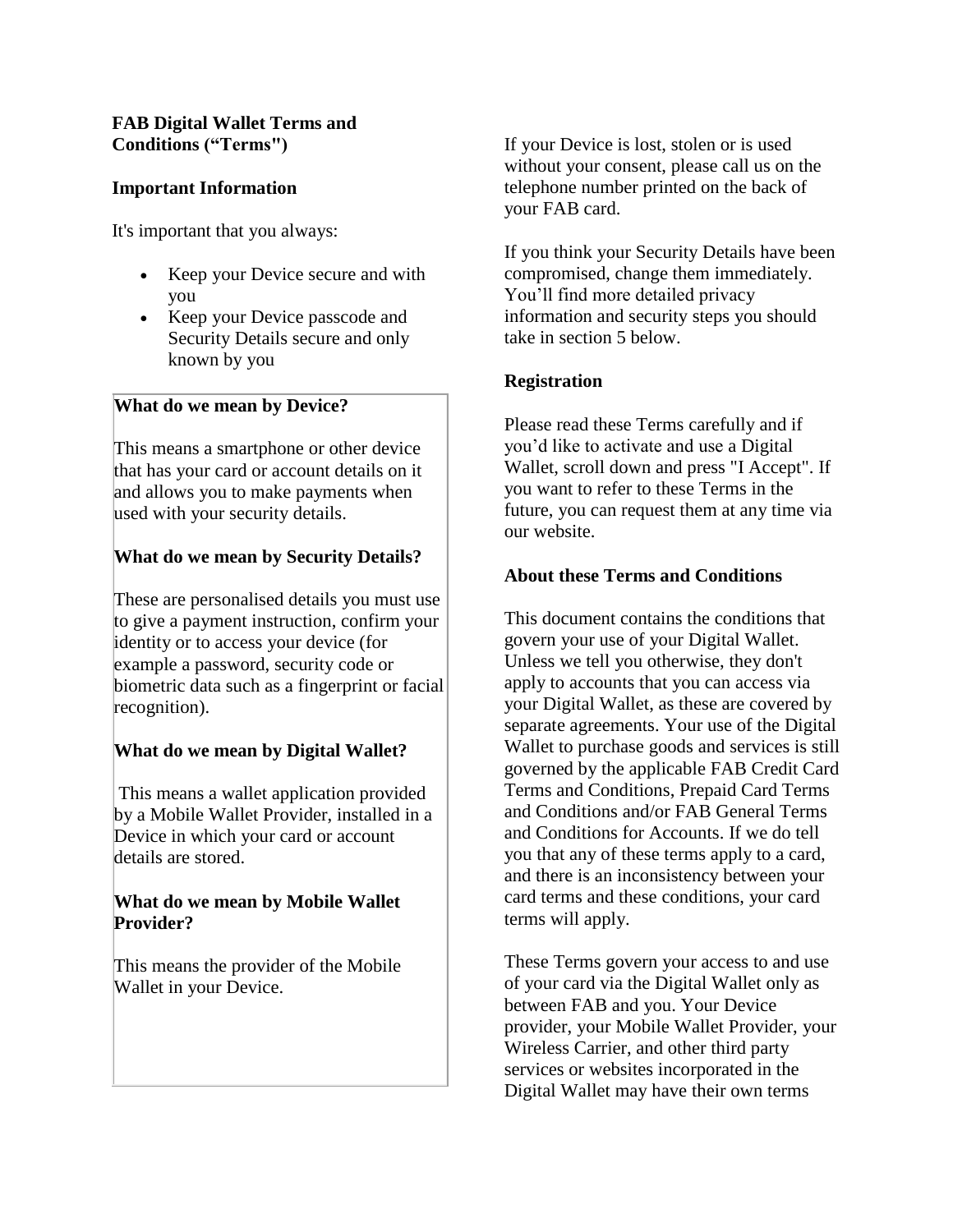and conditions and privacy policies ("**Third Party Agreements**"). You are also subject to those Third Party Agreements when you give them your personal information, use their services or visit their respective websites.

#### **Meaning of Words**

Unless terms are specifically defined in this document, then other terms shall have the same meaning as given in your relevant FAB account terms.

- "Card Account" means the applicable FAB personal or Business Banking account(s) or the FAB debit card, prepaid card or credit card.
- "FAB Digital Wallet Privacy Policy" means the privacy policy that FAB has established to safeguard your personal information when using your card to make transaction through your Digital Wallet. This is separate from and in addition to the FAB Data Protection Statement and any applicable Third Party Agreement privacy policies, including those of your Mobile Wallet Provider. You can find these at www.bankfab.ae/digital-wallet.
- "Third Party Agreements" means the terms and conditions and privacy policies of your Device provider, your Mobile Wallet Provider, your Wireless Carrier and any other third party services or websites incorporated into your Digital Wallet.
- "Wireless Carrier" means the customer's service provider which provides their mobile phone connection to the mobile network for the Device to operate.

### **1. HOW THE DIGITAL WALLET WORKS**

#### **Making Payments**

Your Digital Wallet enables you to create virtual representations of your FAB debit, prepaid and credit cards on your Device, so you can use your card to make:

i) Payments at merchants' point-of-sale terminals.

When you select a card to use with your Digital Wallet, certain account information will be transmitted to and stored within your Device, which is then represented as a digital card.

By selecting a digital card and placing your Device near a merchant's point-of-sale terminal or reader, you are authorising the payment for the merchant's products or services.

ii) Payments at e*-*commerce websites / applications

By selecting and choosing to pay through a digital card at e-commerce websites / applications where Digital Wallet is enabled, you are authorising the payment for the merchant's products or services

iii) Payments in such other manner as may be allowed by FAB from time to time.

#### **Viewing Information and Payments**

Your Digital Wallet may also give you access to information about your card(s). Further information on these features may be provided by your Digital Wallet provider.

### **The Conditions**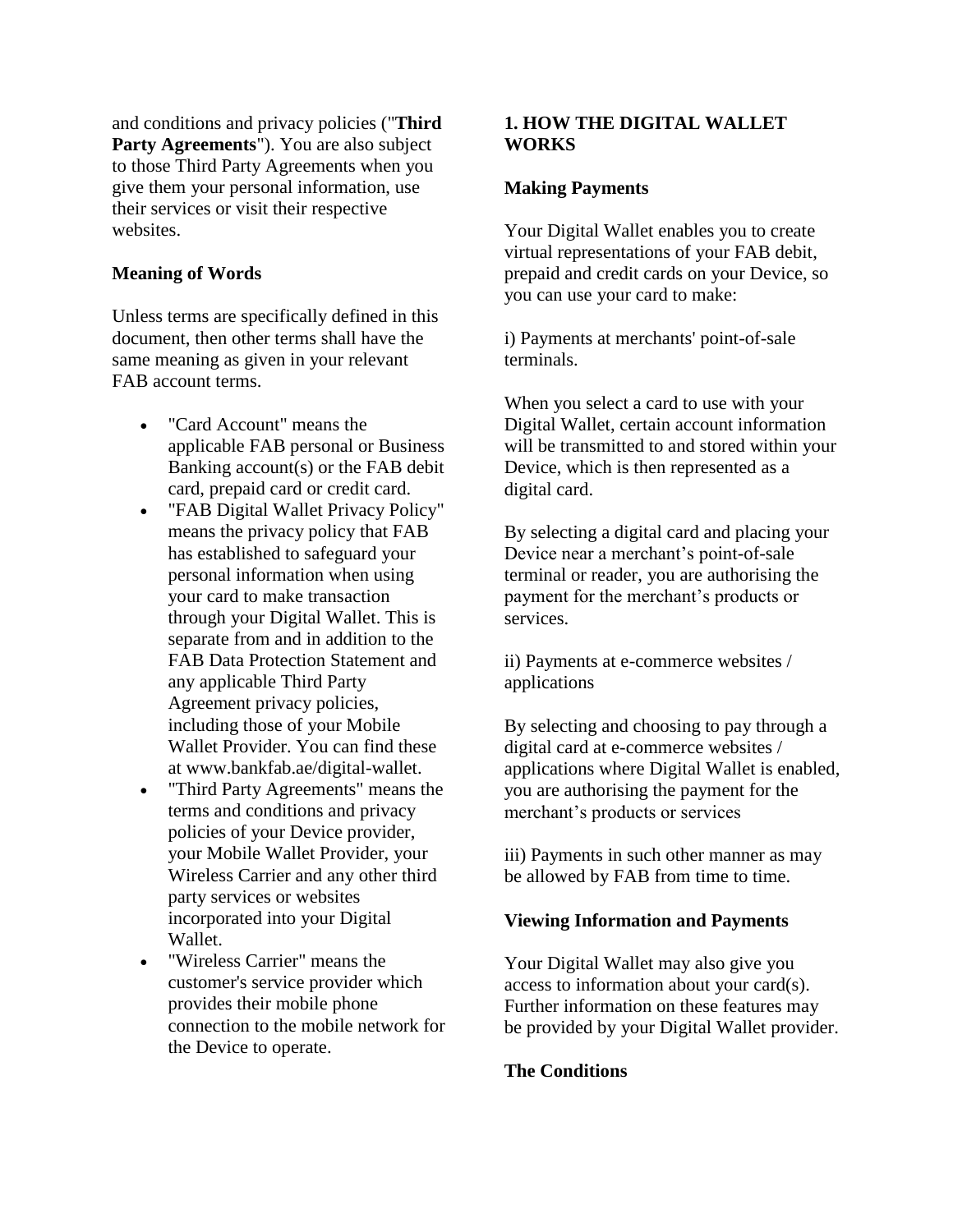You agree to use your card(s) only with a Device properly equipped with a Digital Wallet and to comply with all terms and conditions applicable thereto, including Third Party Agreement . Please contact your Device provider or Mobile Wallet Provider direct if you want to know whether your Device is eligible for use with a Digital Wallet.

Before you register for a Digital Wallet, you must check that only your Security Details are linked to the card(s) you want to use on your Device, as these details will then be used for authorisation to make transactions on your Card Account. Any transactions made through your Digital Wallet using your Security Details on the Device will be assumed to be made by you or authorised by you.

Purchases or other transactions you make using the Digital Wallet are governed by your Card Account terms for the applicable FAB debit, prepaid or credit card.

You will also be responsible for all uses and transactions made by third parties that either the primary account and / or additional card holder gives access to, including if these third parties misuse any card or the Digital Wallet.

#### **2. ELIGIBITY**

You may use any card which is in your name that is not cancelled or blocked to create a digital replica of it for use with your Digital Wallet.

We may allow you to add the same card to a number of other Devices. Your Device provider or Mobile Wallet Provider may impose limitations or restrictions to the Digital Wallet or have minimum software and hardware requirements.

We may allow cards belonging to other FAB credit, prepaid and/or debit card holders to be added to the same Device and/or same Digital Wallet. In case we allow such cards to be added to the same Device and/or same Digital Wallet, any transactions made through your Digital Wallet on your Device will be assumed to be made by you and authorized by the other FAB credit, prepaid and/or debit card holder.

### **3. THIRD PARTY AGREEMENTS AND SUPPORT**

These Terms only apply to your use of your card(s). Your Device provider, your Wireless Carrier and other third party websites or services integrated in or allowing the provision of the Digital Wallet have their own Third Party Agreements and you are subject to these when you give them your personal information, use their services or visit their sites. We are not responsible for the security, accuracy, legality, appropriateness or any other aspect of the content or function of any third party's products or services.

It is your responsibility to read and understand the Third Party Agreements before creating, activating or using a digital replica of your card through your Digital Wallet.

We are not responsible for, and do not provide, any support or assistance for any third party hardware, software or other products or services (including your Digital Wallet and your Device). If you have any questions or issues with a third party product or service, please contact the appropriate third party for customer support.

#### **4. CHARGES**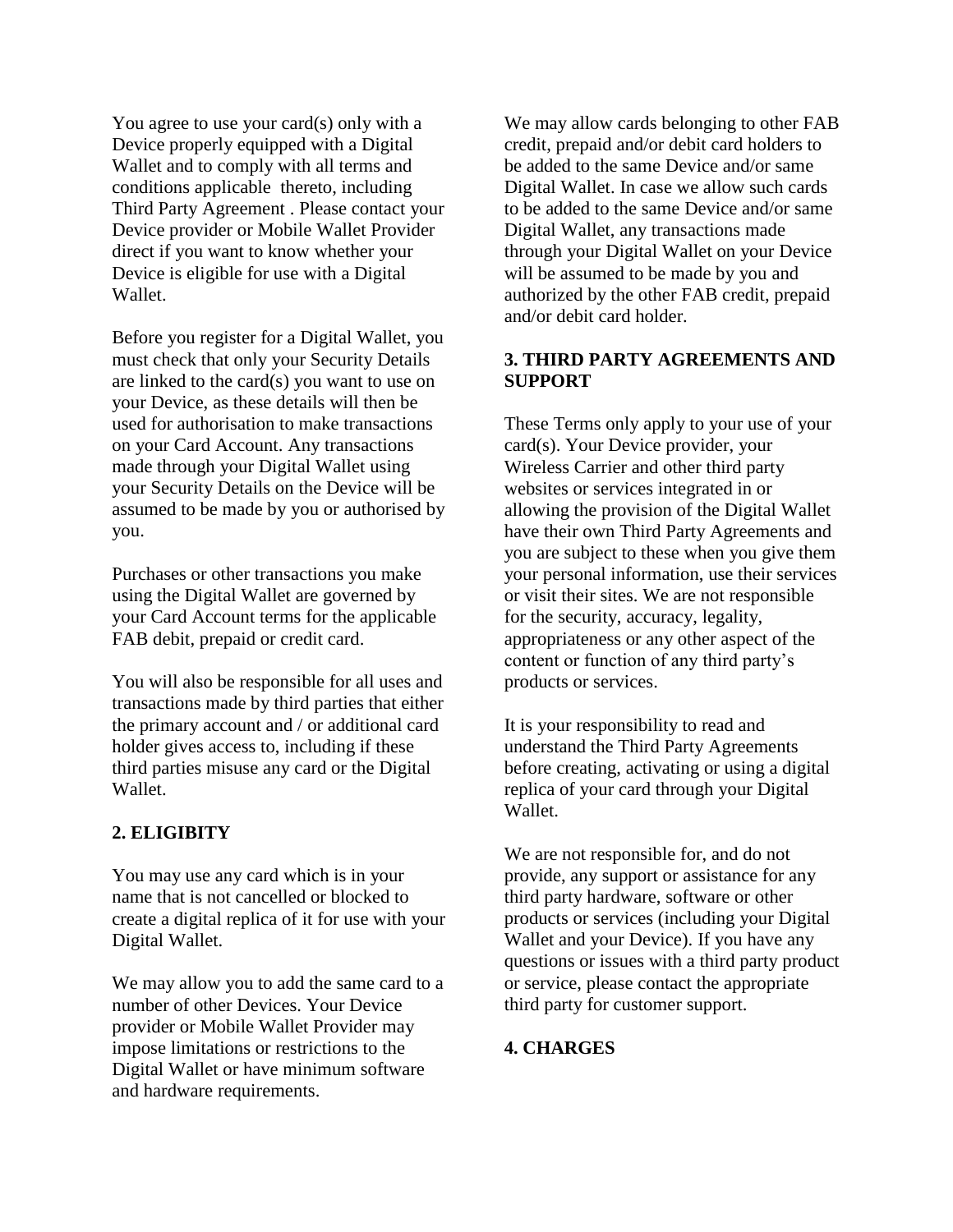We do not currently charge a fee for using your card through the Digital Wallet. However, Third Party Agreements may have fees, limitations and restrictions which might affect your use of any of your card(s) on your Device, such as data usage or text messaging charges imposed on you by your Wireless Carrier. You are solely responsible for these fees and agree to comply with any limitations or restrictions.

## **5. PRIVACY AND SECURITY**

#### **Your Information**

When creating the virtual representation of your card, we collect certain information from your Device provider to verify your identity and for anti-fraud purposes. This information will be held by us for so long as required to fulfil this purpose and then deleted.

With regard to other information we collect, you authorise us to use and share your information in accordance with these Terms, the FAB Digital Wallet Privacy Policy, your account terms and the FAB Data Protection Statement. You can view a copy of all of these terms on our website at www.bankfab.ae. A copy of the FAB Digital Wallet Privacy Policy is available at www.bankfab.ae/digital-wallet.

Please note that your Digital Wallet may display certain account information relating to each card available on your Device in the Digital Wallet, including your ten most recent transactions, the merchant name, transaction amount, transaction time and date, the transaction amount.

You agree that we may collect and use technical data and related information about your Device to help us update and improve

our products, services and for fraud prevention.

## **What Others Collect**

Any information that is collected by a third party while you use a card or the Digital Wallet, is subject to the relevant Third Party Agreements, and is not governed by our Data Protection Statement, the FAB Digital Wallet Privacy Policy, these Terms or your account terms.

### **Lost, Stolen or Unauthorised Use of your Device**

Call us immediately on the telephone number printed on the back of your physical FAB credit, prepaid or debit card and comply with the requirements in your account terms if your Device or Security Details have been lost, stolen or used without your consent.

Also, if you think your security is at risk make sure you change your Security Details and check that only your fingerprints and/or facial recognition (or other applicable biometric data) is linked to your Device, to avoid any unauthorised use of your card or personal information.

You must co-operate with us in any investigation and use any fraud prevention or other related measures we give as required under these Terms and your account terms.

The Digital Wallet and your Device may use certain security features and procedures to protect against unauthorised use of any of your card(s). These features and procedures are the sole responsibility of the Device provider and/or the Mobile Wallet Provider. You agree not to disable any of these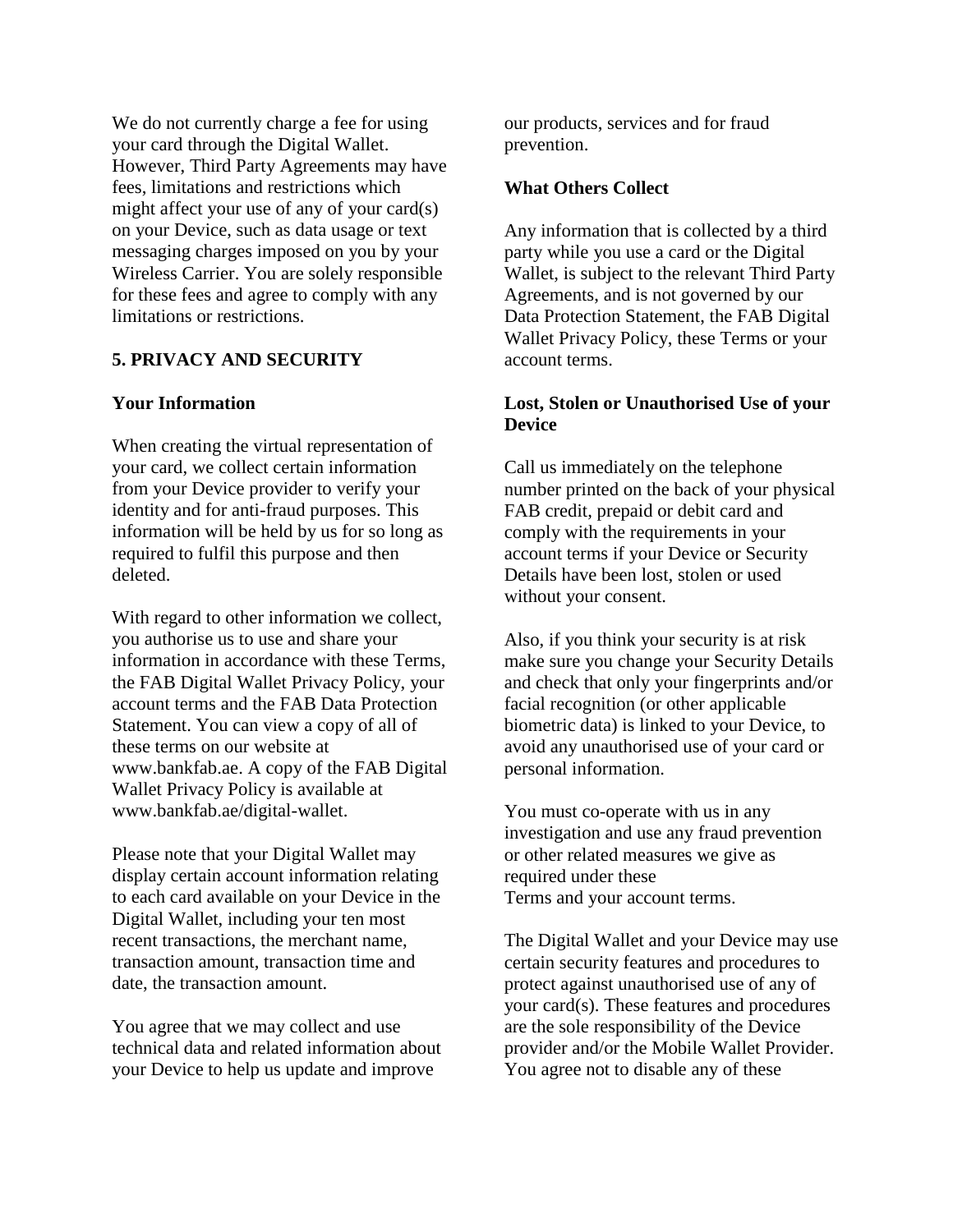security features and to use them to safeguard all your cards.

#### **Protecting your Security Details**

You are responsible for keeping your Security Details confidential. You should keep these, along with your Device, safe in the same way you would with your physical credit, prepaid and debit cards and other personal identification numbers and passwords.

We recommend that you don't share your Security Details with anyone. If you share these details with anyone else or allow their details (including biometric data) to form part of your Security Details, they may be able to use your card(s) and access your personal and payment information through the Digital Wallet. They may also be able to use your card without your authority, for which you may be responsible. If the fingerprint or facial recognition of another person is used to unlock or make transactions on your Device, these will be treated as authorised by you.

If the card you register for use with a Digital Wallet is lost or stolen, contact us immediately and let us know that you are registered for the Digital Wallet.

If you receive a text message, email or other communication saying that you have registered for a Digital Wallet but you did not register, or if there are any transactions you do not recognise on your Device or your account statement, contact us immediately.

## **6. SUSPENSION, CANCELLATION AND CHANGE TO FUNCTIONALITY**

In addition to any rights of termination, cancellation, suspension and closing your Card Account as set out in your account

terms, we reserve the right (on giving reasonable notice where possible) to stop offering or supporting any digital card or to stop supporting any Digital Wallet.

We may block, restrict, suspend or terminate your use of any card through a Digital Wallet if you breach these Terms, your account terms, any Digital Wallet terms, any Third Party Agreements or if we suspect any fraudulent activity or misuse of the card.

In addition, the Device provider and/or the Mobile Wallet Provider reserves the right to block, restrict, suspend, or terminate your use of the card and/or change the functionality of the Digital Wallet without reference to us. In such circumstances we will not be liable to you or any third party.

Our fraud detection systems highlight suspicious activity and we may use an automated service so we can reach you as quickly as possible. The automated service may get in touch by calling you, sending you a text message or by sending you an email.

Once any temporary block or suspension is removed from the card (for instance following a fraud check) you will be able to continue to use the Digital Wallet when we tell you.

You may remove any of your cards from the Digital Wallet at any time by pressing the appropriate button or link in the Digital Wallet on your Device, or by calling the number on the back of your card. In these circumstances you authorise us to continue to process any outstanding transactions on your card.

## **7. INTERRUPTIONS TO THE DIGITAL WALLET**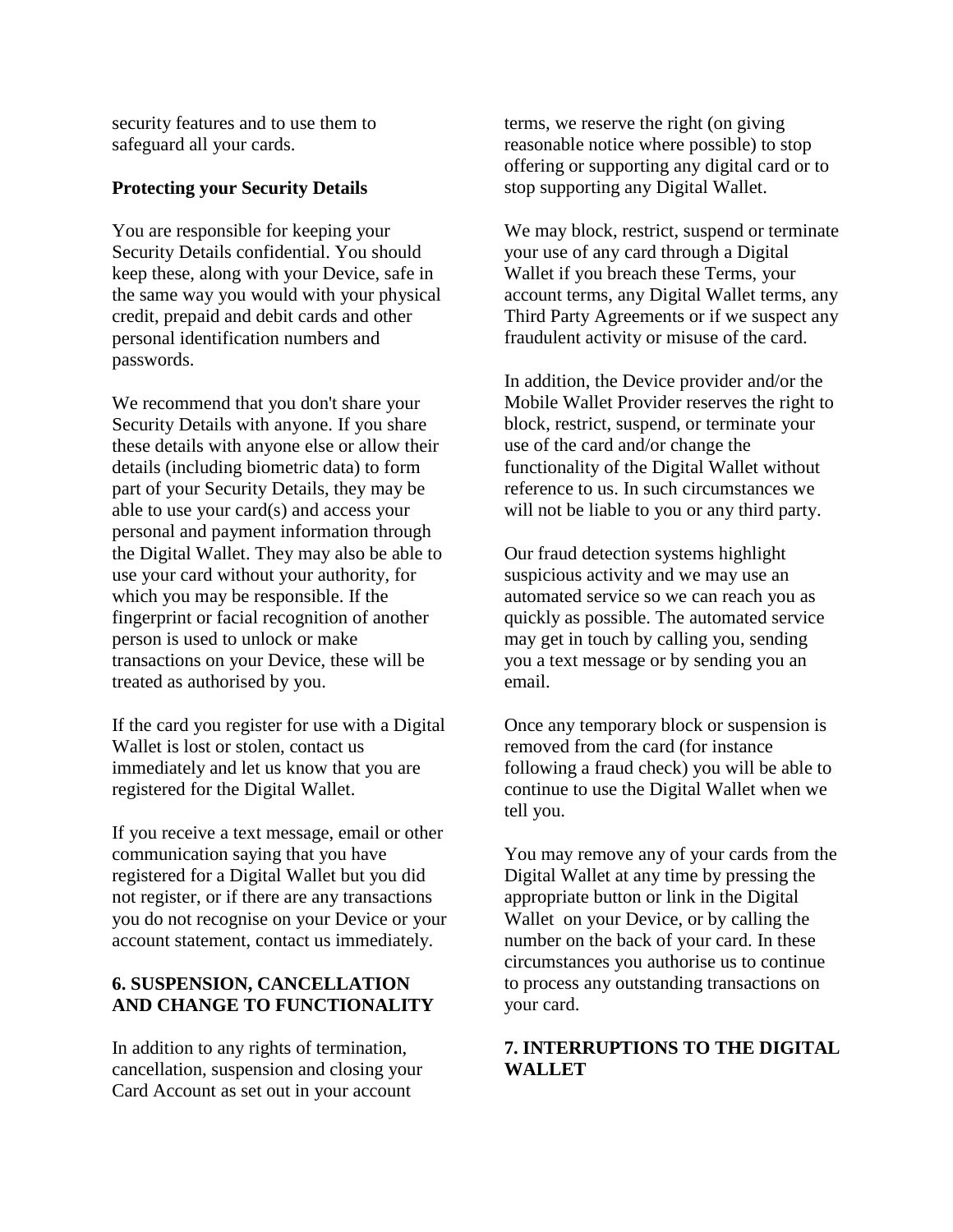Access, use and maintenance of your digital card depends on the Digital Wallet, Mobile Wallet Provider and the networks of Wireless Carriers. We do not operate the Digital Wallet or such networks and have no control over their operations. We will not be liable to you for any circumstances that interrupt, prevent or otherwise affect the functioning of any card, such as unavailability of the Digital Wallet or your wireless service, communications, network delays, limitations on wireless coverage, system outages, or interruption of a wireless connection.

The use of a card through the Digital Wallet involves the electronic transmission of personal information through third party connections. Because we do not operate or control these connections, we cannot guarantee the privacy or security of these data transmissions. Additionally, your supported Device is generally preconfigured by your Device provider and/or Wireless Carrier. Check with your Device provider, Mobile Wallet Provider and/or your Wireless Carrier for information about their privacy and security practices.

For personal or confidential information sent to or from us over the internet from your Device, we reserve the right to limit such connections to "secure sessions" that have been established using transportation layer security or other security standards we select. We can communicate through secure message, SMS and email.

#### **8. LIMITATION OF LIABILITY**

Subject to your account terms, you agree that the Digital Wallet features and functionality may be automatically updated or upgraded without notice to you. At any time, we may decide to expand, reduce or suspend the type and/ or amounts of

transactions allowed using a card or change the enrolment process. This right to update and upgrade the Digital Wallet features and functionality will not include changes to your Card Accounts, which will only be made in accordance with your account terms.

## **9. CHANGES TO THESE TERMS OF USE**

We reserve the right to revise these Terms at any time in accordance with your account terms. We will indicate the changes to these Terms by email or such other method of communication as provided for in Clause 10 below. You will also be able to view the revised Terms on your Device. If you do not accept any revisions made to these Terms you can remove any of your cards from the Digital Wallet at any time, in which event you authorise us to continue to process any transactions outstanding on such card(s) at the time of your removal of such card from Service.

#### **10. COMMUNICATION**

As a condition of your activating and using your card for the Digital Wallet, you agree to receive certain service-related messages from us on your Device (i.e. SMS, MMS). You also agree to receive notices and other communications about your service status from us by:

(a) email to the latest email address on file for the relevant card account;

(b) secure message to your online account; or

(c) through the messaging capabilities of the Digital Wallet.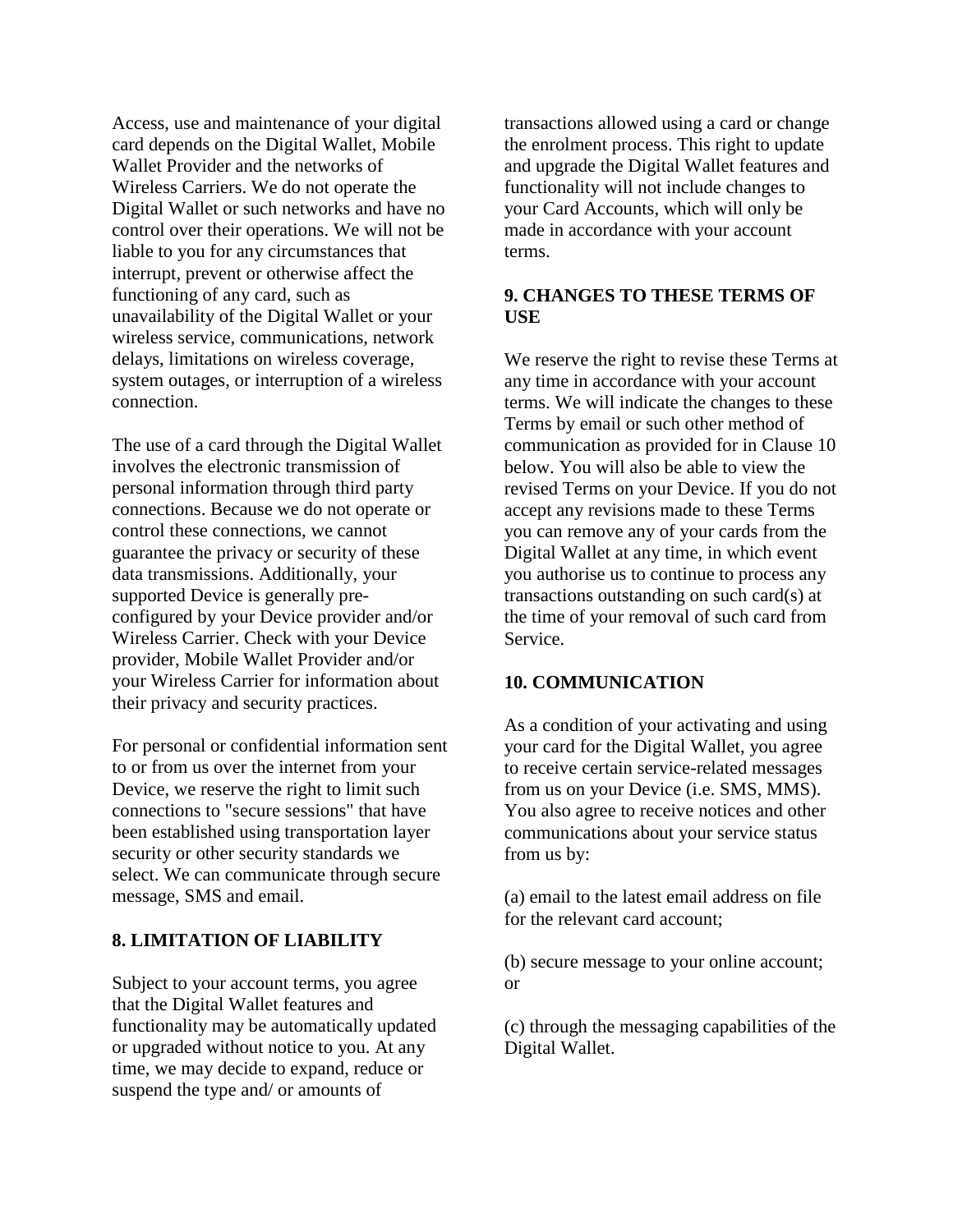# **الشروط واألحكام للمحفظة الرقمية من بنك أبوظبي األول )"الشروط"(**

# **معلومات مهمة**

احرص دائماً أن:

- يكون جهازك آمن ومعك بشكل مستمر.
- تحتفظ برمز المرور الخاص بجهازك وتفاصيل الحماية لنفسك وال تتشاركها مع أي شخص.

ماذا نعني بالجهاز؟

هو الهاتف الذكي أو أي جهاز آخر به تفاصيل بطاقتك أو حسابك ، ويسمح لك بإجراء مدفوعات عند استخدامه مع تفاصيل الحماية الخاصة بك.

ماذا نعني بتفاصيل الحماية؟

هي معلومات مهمة وشخصية يجب عليك استخدامها إلعطاء تعليمات الدفع أو تأكيد هويتك أو للوصول إلى جهازك )على سبيل المثال ، كلمة مرور أو ر مز أمان أو بيانات بيومترية مثل البصمة أو التعرف على الوجه(

ماذا نعني بالمحفظة الرقمية؟

هذا يعني تطبيق محفظة يوفره مقدم خدمة محفظة الجهاز المتحرك، المثبت في جهازك والمخزن فيه تفاصيل بطاقتك أو حسابك.

ماذا نعني بمقدم خدمة محفظة الجهاز المتحركProvider Wallet Mobile ؟

هذا يعني مزود محفظة الهاتف المحمول في جهازك.

إذا تم فقد جهازك أو س رقته أو استخدامه دون موافقتك، يرجى االتصال بنا على رقم الهاتف المطبوع على ظهر بطاقة بنك أبوظبي الأول الخاصة بك.

إذا كنت تعتقد أن تفاصيل الحماية الخاصة بك قد تم اختراقها، قم بتغييرها على الفور. ستجد المزيد من معلومات الخصوصية التفصيلية وخطوات الأمان التي يجب اتخاذها في القسم 5 أدناه.

### **التسجيل**

يرجى قراءة هذه الشروط بعناية وإذا كنت ترغب في تنشيط المحفظة الرقمية واستخدامها ، مرر ألسفل واضغط على "موافق". إذا كنت ترغب في الرجوع إلى هذه الشروط في المستقبل ، يرجى زيارة موقعنا اإللكتروني.

# **عن الشروط واألحكام**

يحتوي هذا المستند على الشروط التي تحكم استخدامك لمحفظتك الرقمية. ما لم نخبرك بخالف ذلك ، فإنها ال تنطبق على الحسابات التي يمكنك الوصول إليها من خالل المحفظة الرقمية الخاصة بك، والتي تغطيها اتفاقيات منفصلة. ال يزال استخدامك للمحفظة الرقمية لشراء السلع والخدمات محكومًا بالشروط والأحكام الرئيسية لبطاقات الائتمان من بنك أبوظبي الأول وشروط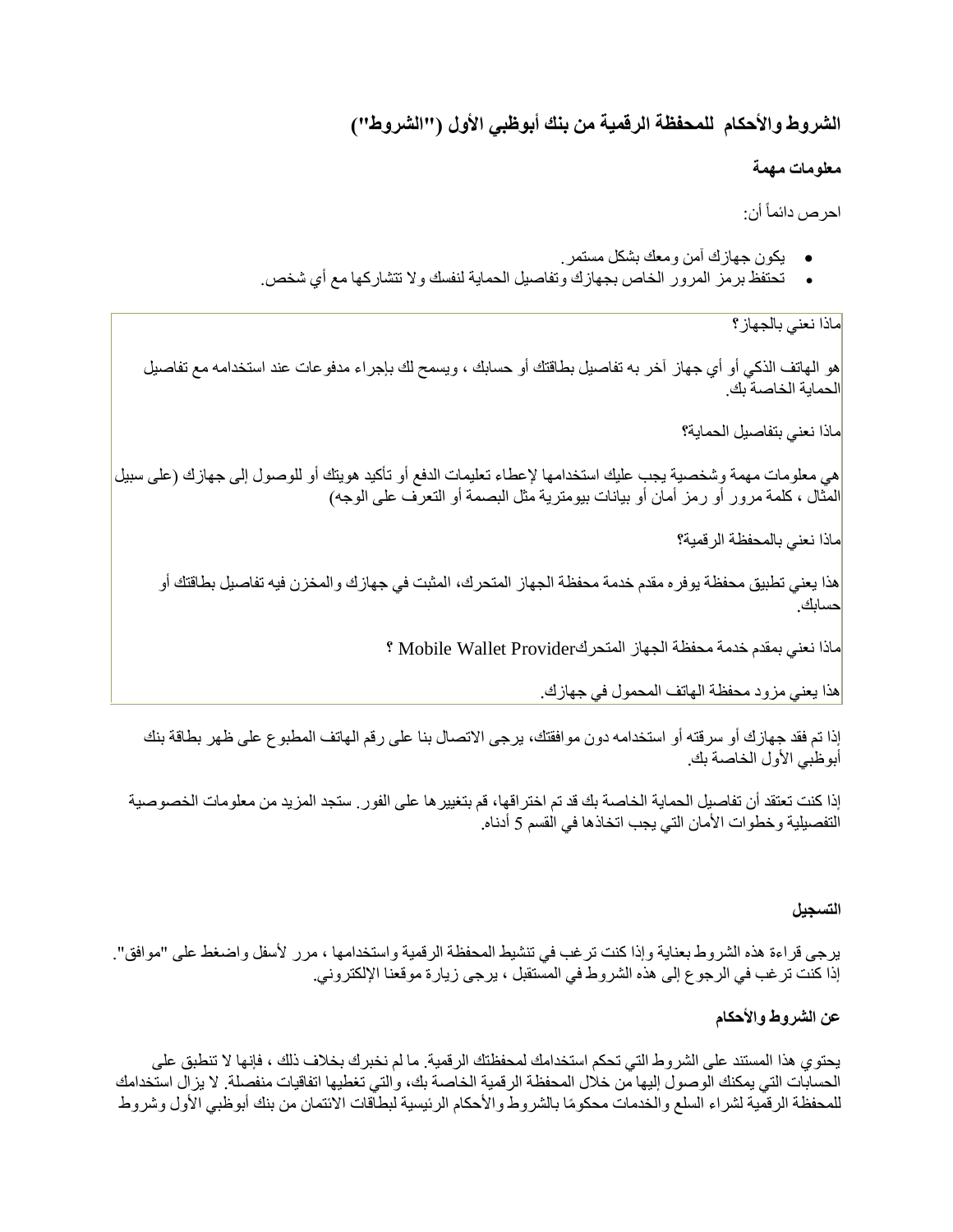وأحكام بطاقات الدفع المسبق و / أو الشروط العامة للحسابات. إذا كان هناك أي تعارض بين شروط البطاقة الخاصة بك وهذه الشروط (شروط المحفظة الرقمية)، فستطبق شروط البطاقة الخاصة بك.

تحكم هذه الشروط وصولك إلى بطاقتك واستخدامها عبر المحفظة الرقمية فقط بين بنك أبوظبي األول وبينك. قد يكون لدى موفر جهازك ، ومزود المحفظة الرقمية، ومزود الخدمة الالسلكية ، وخدمات الطرف الثالث األخرى أو مواقع الويب المدمجة في "المحفظة الرقمية" البنود والشروط وسياسات الخصوصية الخاصة بهم ("اتفاقيات الطرف الثالث"). ستكون أيضًا خاضع التفاقيات الطرف الثالث تلك عندما تمنحهم معلوماتك الشخصية أو تستخدم خدماتهم أو تزور مواقعهم اإللكترونية.

## **معاني الكلمات**

ما لم يتم تعريف المصطلحات بشكل محدد في هذا المستند، فإن المصطلحات الأخرى لها نفس المعنى الوارد في الشروط والأحكام العامة للحسابات في بنك أبوظبي الأول ذات الصلة:

- "حساب البطاقة" يُقصد به حساب )حسابات( الخدمات المصرفية الشخصية أو حسابات الشركات أو بطاقة االئتمان أو الخصم المباشر أو بطاقة الدفع المسبق من بنك أبوظبي األول.
- "سياسة خصوصية المحفظة الرقمية لـبنك أبوظبي األول" تعني سياسة الخصوصية التي وضعها بنك أبوظبي األول لحماية معلوماتك الشخصية عند استخدام بطاقتك إلجراء معاملة من خالل المحفظة الرقمية الخاصة بك. هذه السياسات منفصلة عن و تضاف إلى بيان حماية البيانات من بنك أبوظبي الأول وأي سياسات خصوصية في اتفاقيات الطرف الثالث المعمول بها ، بما في ذلك سياسات موفر خدمة المحفظة الرقمية لألجهزة المتحركة Mobile Wallet. لقراءة سياسة الخصوصية، قم بزيارة موقعنا wallet-digital/ae.bankfab.www.
- "اتفاقيات الطرف الثالث" تعني البنود والشروط وسياسات الخصوصية الخاصة بمزود الجهاز ومزود المحفظة الرقمية الخاصة بك والناقل الالسلكي وأي خدمات أو مواقع أخرى تابعة ألطراف أخرى مدمجة في محفظتك الرقمية.
- "الناقل الالسلكي" يعني مزود خدمة العميل الذي يوفر اتصال الهاتف المتحرك الخاص به بشبكة الهاتف المحمول حتى يعمل الجهاز .

### .1 كيف تعمل المحفظة الرقمية؟

سداد المدفوعات

تتيح لك محفظتك الرقمية إنشاء محاكاة افتراضية لبطاقات الخصم المباشر واالئتمان والبطاقات المدفوعة مقدًما من بنك أبوظبي األول على جهازك ، حتى تتمكن من استخدام بطاقتك للقيام بالتالي:

I. المدفوعات عند نقاط البيع الخاصة بالتجار .

عند تحديد بطاقة الستخدامها مع "محفظتك الرقمية" ، سيتم نقل معلومات معينة عن الحساب إلى جهازك وتخزينها بداخله، والتي يتم تمثيلها بعد ذلك ببطاقة رقمية.

باختيار بطاقة رقمية ووضع جهازك بالقرب من محطة أو قارئ بإحدى نقاط البيع التجارية، فأنت بذلك تقوم بالدفع مقابل منتجات التاجر أو خدماته.

II. المدفوعات في مواقع / تطبيقات التجارة اإللكترونية

من خالل تحديد واختيار الدفع من خالل بطاقة رقمية في مواقع / تطبيقات التجارة اإللكترونية حيث يتم تمكين المحفظة الرقمية Wallet Digital، فأنت بذلك تقوم بالدفع مقابل منتجات التاجر أو خدماته.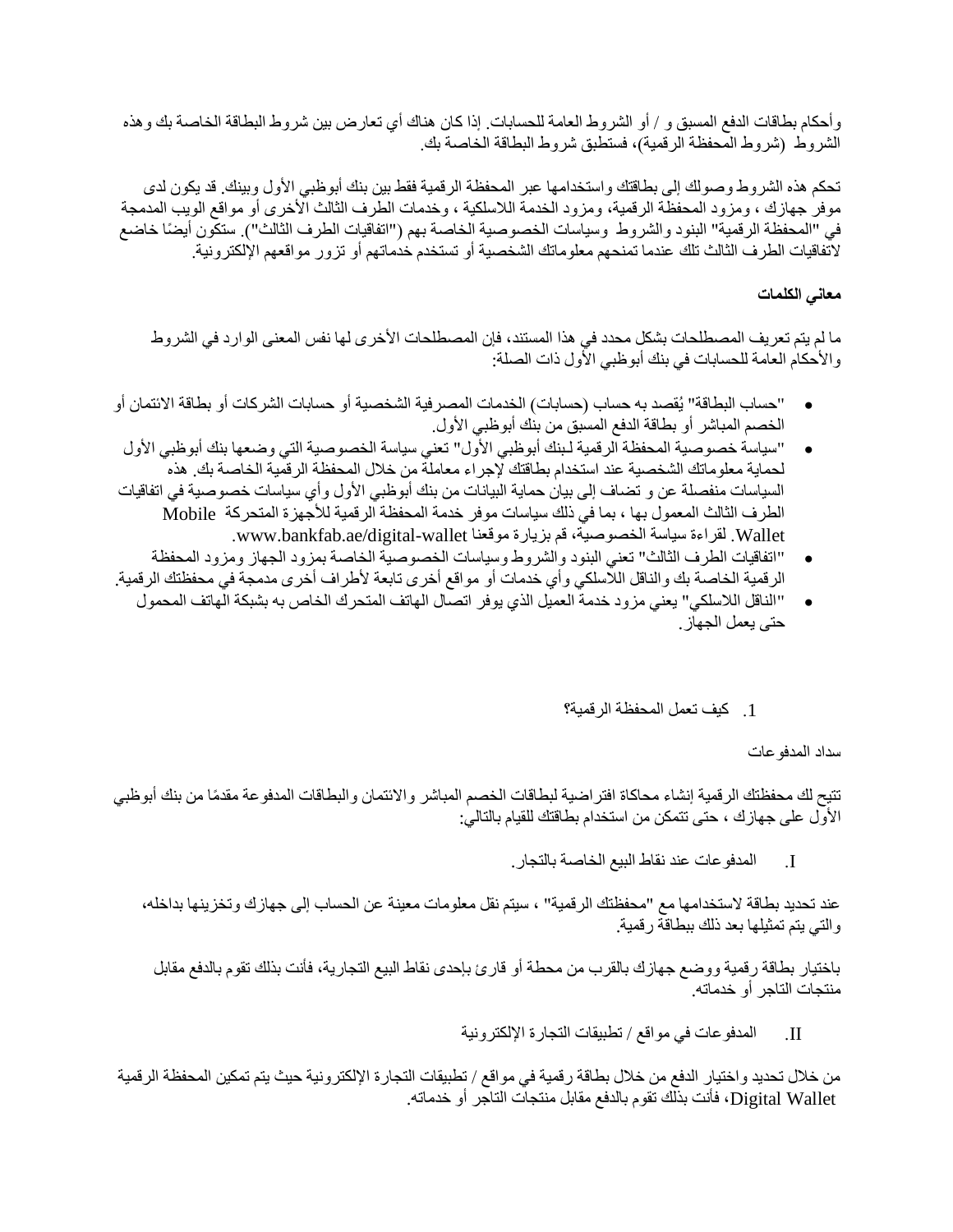III. قد يسمح بنك أبوظبي األول بالمدفوعات بطر ق أخرى من وقت آلخر.

#### **عرض المعلومات والمدفوعات**

يمكن أن تمنحك محفظتك الرقمية أيضًا إمكانية الوصول إلى معلومات حول بطاقتك (بطاقاتك). ومن الممكن توفير المزيد من المعلومات حول هذه الميزات من قِبل موفر المحفظة الرقمية.

#### **الشروط**

أنت توافق على استخدام بطاقتك (بطاقاتك) فقط مع جهاز مجهز بشكل صحيح بالمحفظة رقمية والامتثال لجميع الشروط والأحكام السارية عليها، بما في ذلك اتفاقية الطرف الثالث. يرجى الاتصال بمزود الجهاز أو موفر المحفظة الرقمية للهواتف المتحركة Mobile Wallet مباشرة إذا كنت تريد معرفة ما إذا كان جهازك مؤهلاً للاستخدام مع محفظة رقمية.

قبل التسجيل للحصول على محفظة رقمية، يجب عليك التحقق من أن تفاصيل الحماية الخاصة بك أنت فقط مرتبطة بالبطاقة (البطاقات) التي تريد استخدامها على جهازك، حيث سيتم استخدام هذه التفاصيل للتفويض لإجراء المعاملات على حساب البطاقة. سيفترض أنك شخصياًمن يقوم بأي معامالت تتم من خالل المحفظة الرقمية الخاصة بك باستخدام تفاصيل الحماية على الجهاز أو أنه مصرح لك بذلك.

تخضع المشتريات أو المعاملات الأخرى التي تجريها باستخدام "المحفظة الرقمية" للشروط الرئيسية لبطاقات الخصم المباشر أو بطاقات الائتمان المطبقة في بنك أبوظبي الأول.

ستكون مسؤولاً أيضًا عن جميع الاستخدامات والمعاملات التي تقوم بها أطراف ثالثة تقوم بتمكينهم من الوصول إلى حساباتك و/أو بطاقاتك بصفتك المستخدم الأساسي و / أو الإضافي، بما في ذلك الحالات التي تقوم هذه الأطراف الثالثة بإساءة استخدام أي بطاقة أو المحفظة الرقمية.

# **1( معايير األهلية**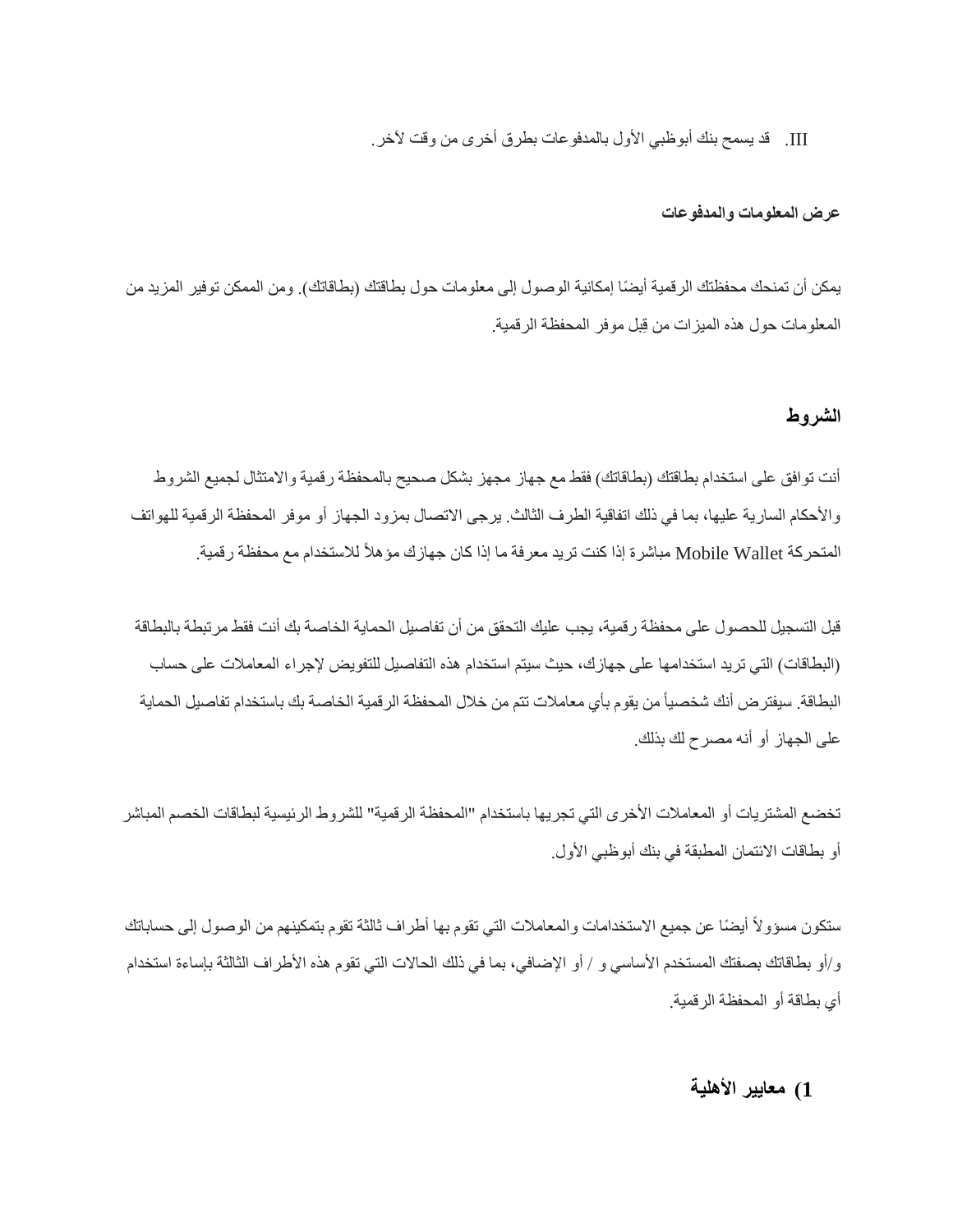يجوز لك استخدام أي بطاقة باسمك إذا لم يتم إلغاؤها أو إيقافها إلنشاء نسخة رقمية منها الستخدامها مع محفظتك الرقمية. قد نسمح لك بإضافة نفس البطاقة إلى عدد من الأجهزة الأخرى. قد يفرض موفر الجهاز أو موفر محفظة الهاتف المتحرك قيودًا أو ضوابط على المحفظة الرقمية أو يكون له حد أدنى من متطلبات البرامج واألجهزة.

قد نسمح بإضافة بطاقات أخرى من بنك أبوظبي الأول بما في ذلك الائتمان، الخصم المباشر والمدفوعة مسبقاً إلى نفس الجهاز و / أو نفس المحفظة الرقمية. في حال سمحنا بإضافة هذه البطاقات إلى نفس الجهاز و / أو نفس المحفظة الرقمية ، فإن أي معامالت تتم من خالل المحفظة الرقمية الخاصة بك على جهازك سوف يتم إجراؤها بواسطتك ومصرح بها بواسطة حامل بطاقة بنك أبوظبي الأول الآخر .

# **2( اتفاقيات ودعم األطراف الثالثة**

تنطبق هذه الشروط فقط على استخدامك لبطاقتك (بطاقتك). يكون لمزود جهازك ومزود شبكة المحمول ومواقع الويب أو الخدمات الأخرى الخاصة بالأطراف الأخرى المدمجة في المحفظة الرقمية أو التي تسمح بتقديمها اتفاقيات الطرف الثالث الخاصة بك، يكون لهم اتفاقيات الطرف الثالث الخاصة بهم والتي تخضع لها عندما تمنحهم معلوماتك الشخصية أو تستخدم خدماتهم أو تفضل بزيارة المواقع. نحن لسنا مسؤولين عن أمان أو دقة أو قانونية أو مالءمة أو أي جانب آخر من جوانب محتوى أو وظيفة منتجات أو خدمات أي طرف ثالث.

تقع على عاتقك مسؤولية قراءة وفهم اتفاقيات الطرف الثالث قبل إنشاء نسخة رقمية من بطاقتك أو تنشيطها أو استخدامها من خالل المحفظة الرقمية.

نحن لسنا مسؤولين عن، وال نوفر ، أي دعم أو مساعدة ألي جهاز أو برنامج أو منتجات أو خدمات أخرى تابعة لجهة خارجية (بما في ذلك المحفظة الرقمية وجهازك). إذا كانت لديك أي أسئلة أو مشكلات مع منتج أو خدمة لجهة خارجية ، فيرجى االتصال بالطرف الثالث المناسب للحصول على دعم العمالء.

**3( الرسوم**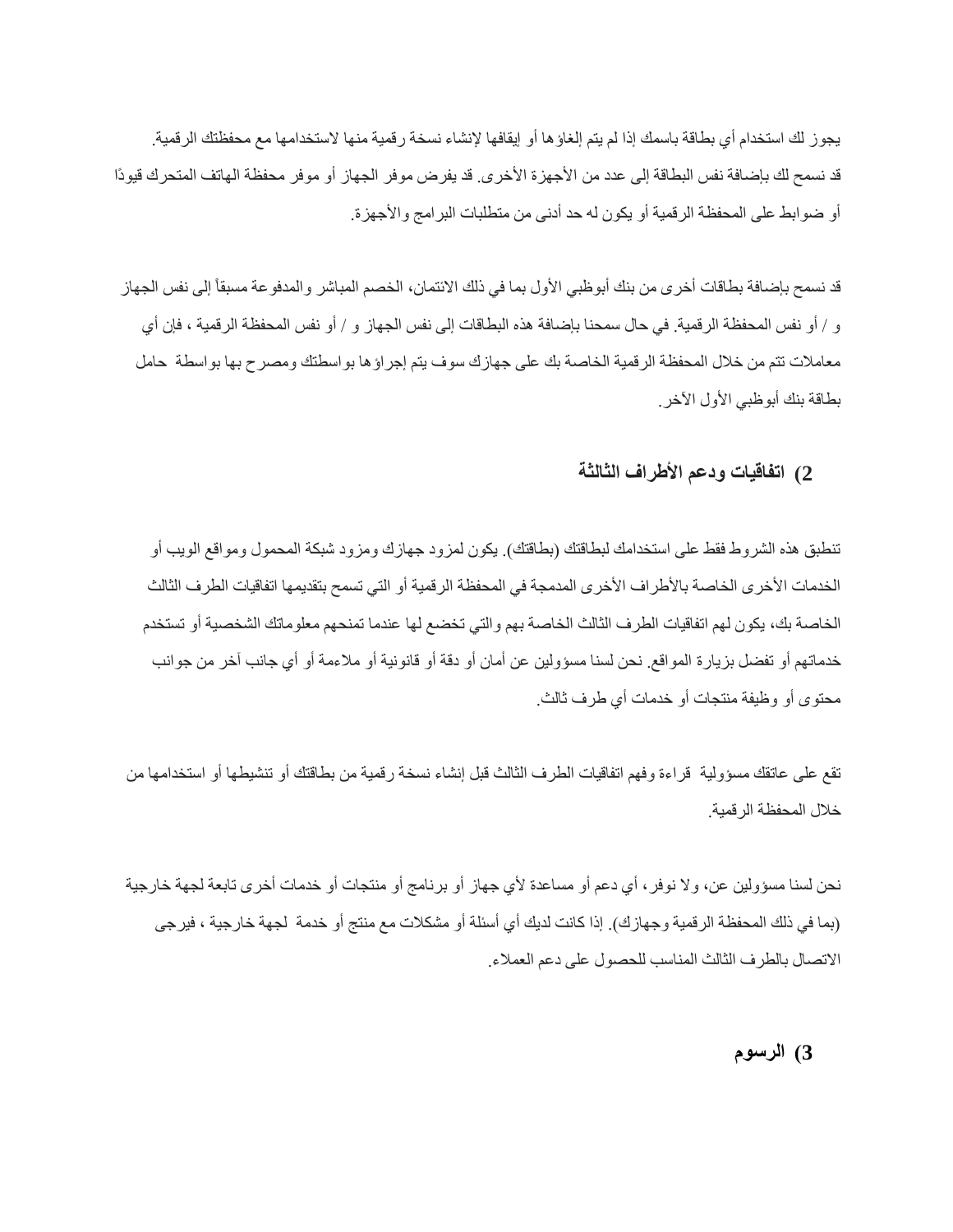ال نفرض حاليًا أي رسوم مقابل استخدام بطاقتك من خالل المحفظة الرقمية. ومع ذلك ، قد يكون التفاقات الطرف الثالث رسوم أوقيود أوضوابط قد تؤثر على استخدامك لبطاقتك (بطاقاتك) على جهازك ، مثل استخدام البيانات أو رسوم الرسائل النصية التي يفرضها عليك موفر الخدمة الالسلكية. أنت وحدك المسؤول عن هذه الرسوم وتوافق على االمتثال ألية قيود أو شروط.

# **4( الخصوصية والحماية**

معلوماتك

عند إنشاء التمثيل الافتراضي لبطاقتك، نقوم بجمع معلومات معينة من مزود جهازك للتحقق من هويتك ولأغراض مكافحة الغش. سيتم االحتفاظ بهذه المعلومات من قبلنا طالما كان ذلك مطلوبًا لتحقيق هذا الغرض ثم حذفه. فيما يتعلق بالمعلومات الأخرى التي نجمعها، فأنت تسمح لنا باستخدام ومشاركة معلوماتك وفقًا لهذه الشروط ، وسياسة خصوصية المحفظة الرقمية لـبنك ابوظبي الأول، والشروط العامة للحسابات ، وبيان حماية البيانات الخاص ببنك أبوظبي األول. يمكنك استعراض نسخة من كل هذه الشروط على موقعنا ae.bankfab . تتوفر نسخة من سياسة الخصوصية لـلمحفظة الرقمية من بنك أبوظبي الأول على www.bankfab.ae/digital-wallet.

يرجى مالحظة أن محفظتك الرقمية قد تعرض بعض معلومات الحساب المتعلقة بكل بطاقة متوفرة على جهازك في المحفظة الرقمية ، بما في ذلك أحدث عشرة معامالت، واسم التاجر، ومبلغ المعاملة، ووقت المعاملة وتاريخها.

أنت توافق على أنه يجوز لنا جمع واستخدام البيانات التقنية والمعلومات ذات الصلة حول جهازك لمساعدتنا على تحديث وتحسين منتجاتنا وخدماتنا ولمنع االحتيال.

# **5( مشاركة المعلومات**

تخضع أي معلومات يتم جمعها من قِبل طرف ثالث أثناء استخدامك للبطاقة أو المحفظة الرقمية التفاقيات الطرف الثالث ذات الصلة، وال تخضع لبيان حماية البيانات الخاص بنا أو سياسة خصوصية المحفظة الرقمية لبنك ابوظبي األول أو هذه الشروط أو الشر وط والأحكام العامة للحسابات.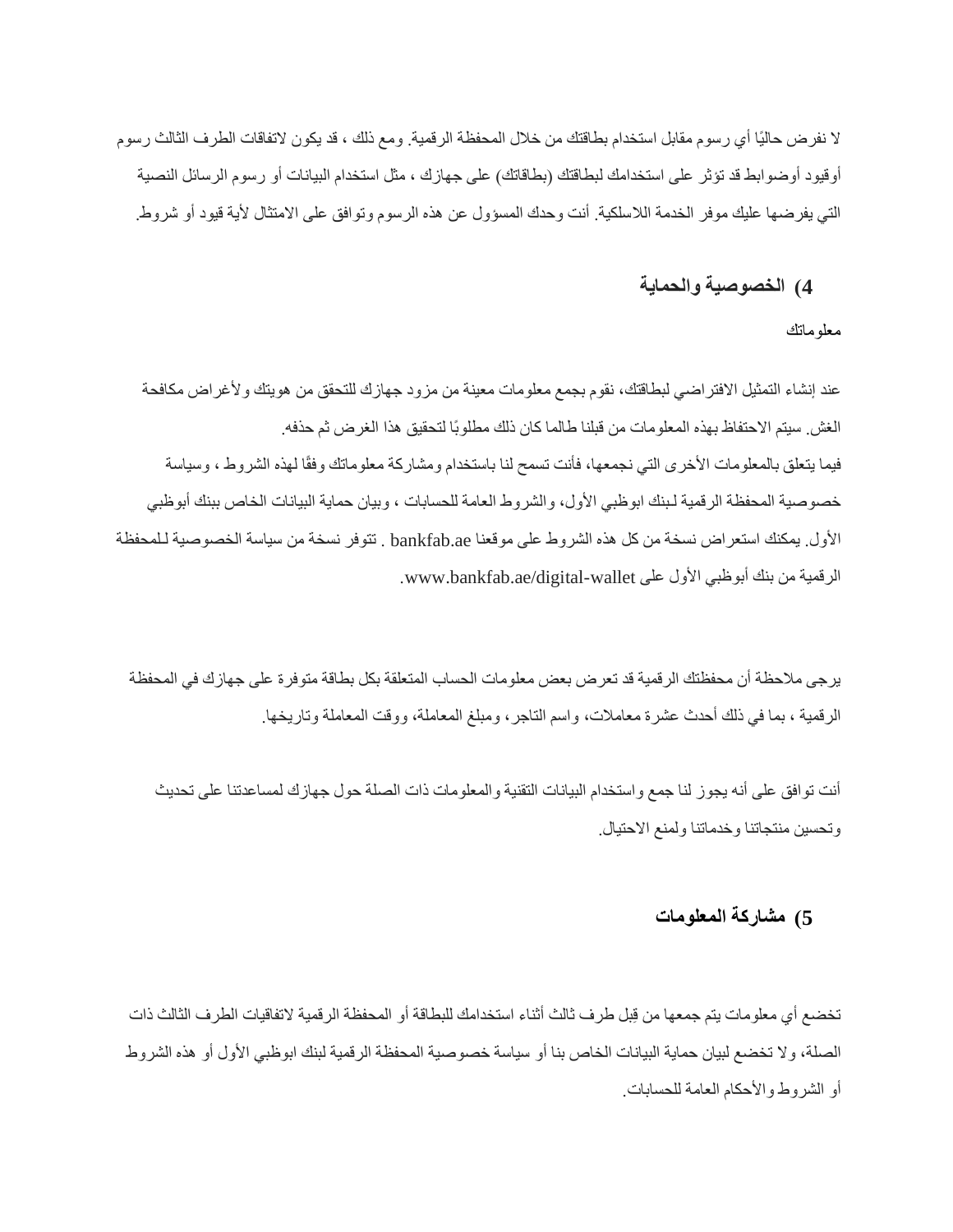# **6( استخدام األجهزة المفقودة أو المسروقة أو االستخدام الغير مصرح به**

اتصل بنا على الفور على رقم الهاتف المطبوع على ظهر بطاقة الائتمان، الخصم المباشر أة المدفوعة مسبقاً الفعلية (البلاستيكية) من بنك أبوظبي الأول والامتثال للمتطلبات الواردة في شروط حسابك إذا تم فقد أو سرقة أو استخدام جهازك أو تفاصيل الحماية دون موافقتك.

أيضًا ، إذا كنت تعتقد أن تفاصيل الحماية في خطر ، تأكد من تغيير تفاصيل الحماية الخاصة بك وتأكد من أن بصمات أصابعك و / أو التعرف على الوجه (أو البيانات الحيوية الأخرى) فقط مرتبطة بجهازك ، لتجنب أي استخدام غير مصرح به لبطاقتك أو معلومات شخصية.

يجب عليك التعاون معنا في أي تحقيق أو عند استخدام أي إجراءات لمنع االحتيال أو غيرها من التدابير ذات الصلة التي نقدمها على النحو المطلوب بموجب هذه الشروط والشروط العامة للحسابات.

قد تستخدم "المحفظة الرقمية" وجهازك ميزات وإجراءات معينة للحماية من االستخدام غير المصرح به ألي من بطاقاتك. تقع هذه الميزات واإلجراءات على عاتق موفر الجهاز و / أو موفر خدمة المحفظة الرقمية Wallet Mobile. أنت توافق على عدم تعطيل أي من ميزات الأمان هذه واستخدامها لحماية جميع البطاقات الخاصة بك.

# **7( الحفاظ على تفاصيل الحماية الخاصة بك**

أنت مسؤول عن الحفاظ على سرية تفاصيل الحماية الخاصة بك. يجب أن تحافظ على هذه البيانات، إلى جانب جهازك، بنفس الطريقة التي تحافظ بها على بطاقة الائتمان الفعلية (البلاستيكية) وبطاقات الدفع المسبق والخصم المباشر ورموز التعريف الشخصية وكلمات المرور الأخرى.

نوصي بعدم مشاركة تفاصيل الحماية الخاصة بك مع أي شخص. إذا كنت تشار ك هذه التفاصيل مع أي شخص آخر )بما في ذلك البيانات الحيوية) لتشكل جزءًا من تفاصيل الحماية الخاصة بك ، فقد يتمكنوا من استخدام بطاقتك (بطاقاتك) والوصول إلى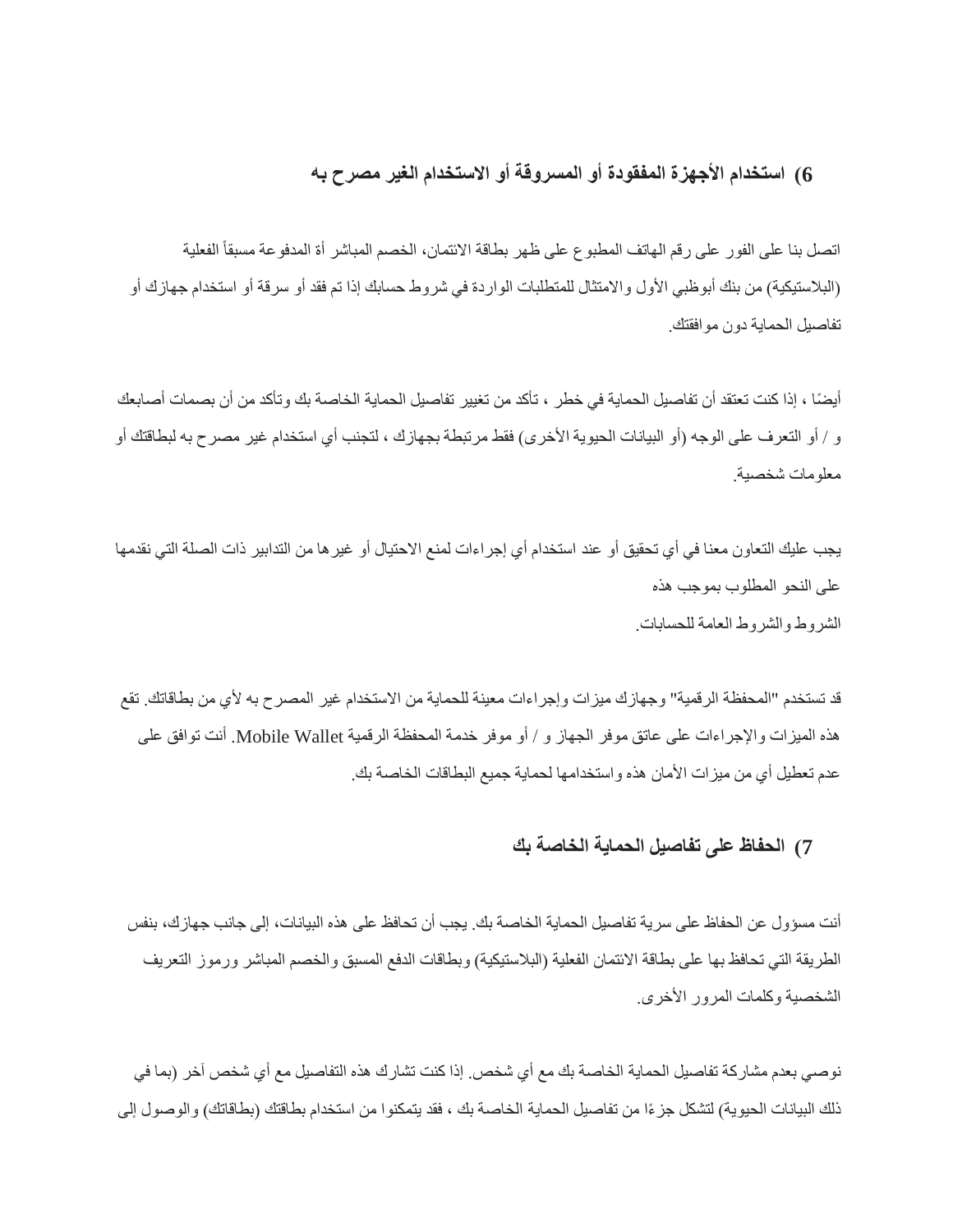معلوماتك الشخصية ومعلومات الدفع من خلال المحفظة الرقمية. قد يصبحون أيضًا قادرين على استخدام بطاقتك دون تفويض منك، والتي قد تكون مسؤوالً عنها. إذا تم استخدام بصمة أو التعرف على الوجه لشخص آخر لفتح أو إجراء المعامالت على جهازك، فسيتم التعامل معها على أنها معتمدة منك.

في حالة فقد أو سرقة البطاقة التي تسجلها لالستخدام مع محفظة رقمية ، اتصل بنا على الفور وإخبارنا بأنك مسجل في المحفظة الرقمية.

إذا تلقيت رسالة نصية أو بريدًا إلكترونيًا أو أي اتصال آخر تفيد بأنك قمت بالتسجيل في محفظة رقمية ولكنك لم تسجل ، أو إذا كانت هناك أي معامالت ال تتعرف عليها على جهازك أو كشف حسابك ، فاتصل بنا على الفور.

# **8( تعطيل، إلغاء وتغيير وظيفة البطاقة**

باإلضافة إلى أي حقوق إنهاء وإلغاء وإغالق وإغالق حساب البطاقة الخاص بك كما هو موضح في شروط حسابك ، فإننا نحتفظ بالحق (عند تقديم إشعار معقول حيثما أمكن ذلك) في إيقاف تقديم أو دعم أي بطاقة رقمية أو التوقف عن دعم أي رقمي. محفظة نقود.

يجوز لنا حظر أو تعليق أو تعطيل أو إنهاء استخدامك لأي بطاقة من خلال المحفظة الرقمية إذا لم يتم الامتثال لهذه الشروط ، أو الشروط والأحكام العامة للحسابات ، أو شروط المحفظة الرقمية ، أو أي اتفاقيات مع أطراف ثالثة ، أو إذا اشتبهنا في أي نشاط احتيالي أو سوء استخدام للبطاقة.

باإلضافة إلى ذلك، يحتفظ موفر الجهاز و/ أو موفر المحفظة الرقمية للهاتف المتحرك بالحق في حظر استخدامك للبطاقة أو تقييده أو تعليقه أو إنهائه و / أو تغيير وظائف المحفظة الرقمية دون الرجوع إلينا. في مثل هذه الظروف ، لن نكون مسؤولين تجاهك أو تجاه أي طرف ثالث.

تسلط أنظمة الكشف عن االحتيال الخاصة بنا الضوء على النشاط المشبوه وقد نستخدم خدمة آلية حتى نتمكن من الوصول إليك في أسرع وقت ممكن. قد تتواصل الخدمة اآللية عن طريق االتصال بك أو إرسال رسالة نصية إليك أو إرسال بريد إلكتروني إليك.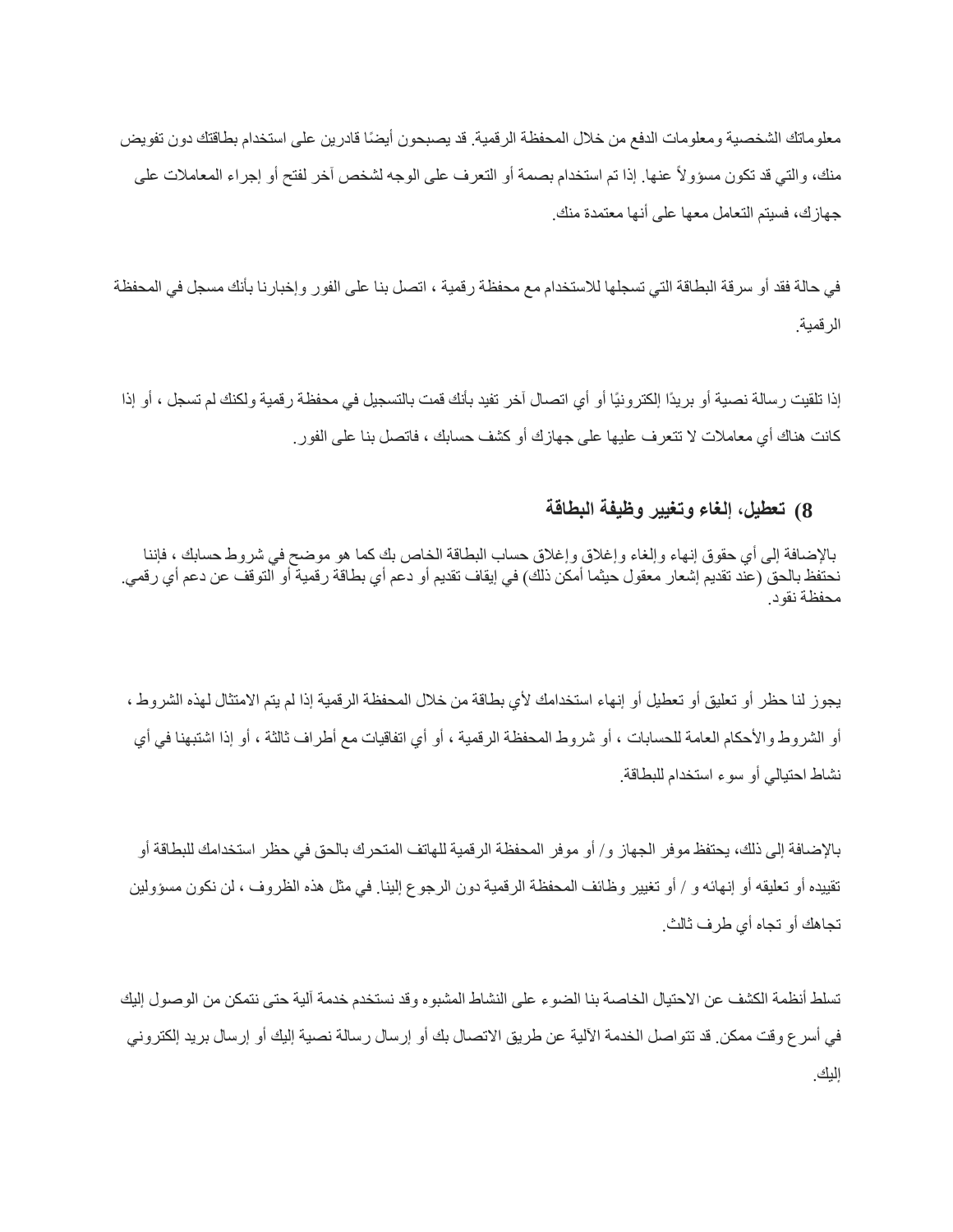بمجرد إزالة أي حظر مؤقت أو تعليق من البطاقة (على سبيل المثال بعد فحص الاحتيال)، ستتمكن من الاستمرار في استخدام "المحفظة الر قمية" عندما نقوم بإبلاغك بذلك.

يمكنك إزالة أي من البطاقات الخاصة بك من "المحفظة الرقمية" في أي وقت عن طريق الضغط على الزر أو الرابط المناسب في "المحفظة الرقمية" على جهازك، أو عن طريق االتصال بالرقم الموجود على ظهر بطاقتك. في هذه الظروف ، فإنك تسمح لنا بمواصلة معالجة أي معامالت معلقة على بطاقتك.

### **9( انقطاع خدمات المحفظة الرقمية**

يعتمد الوصول إلى بطاقتك الرقمية واستخدامها وصيانتها على المحفظة الرقمية ومزود محفظة الجهاز المتحرك وشبكات الناقالت الالسلكية. ال نقوم بتشغيل "المحفظة الرقمية" أو هذه الشبكات وليس لدينا سيطرة على عملياتها. لن نكون مسؤولين تجاهك في أي ظرف من الظروف التي يتعذر أو يمنع أو يتعطل تشغيل أي بطاقة ، مثل عدم توفر "المحفظة الرقمية" أو الخدمة اللاسلكية أو الاتصالات أو تأخير الشبكة أو قيود التغطية اللاسلكية أو انقطاع النظام أو انقطاع خدمة الاتصال اللاسلكي.

ينطوي استخدام البطاقة عبر المحفظة الرقمية على النقل اإللكتروني للمعلومات الشخصية عبر اتصاالت الطرف الثالث. نظ ًرا ألننا ال نعمل أو نتحكم في هذه االتصاالت، ال يمكننا ضمان خصوصية أو أمان عمليات نقل البيانات هذه. باإلضافة إلى ذلك ، يتم تهيئة جهازك المدعم بشكل عام مسبقًا بواسطة موفر الجهاز و/أو الالسلكي. تحقق مع موفر الجهاز الخاص بك ، و/أو موفر محفظة الهاتف المتحرك و/أو مشغل الشبكة الالسلكية للحصول على معلومات حول ممارسات الخصوصية واألمان الخاصة بهم.

بالنسبة للمعلومات الشخصية أو السرية المرسلة إلينا أو عبر اإلنترنت من جهازك ، فإننا نحتفظ بالحق في قصر هذه الاتصالات على "الجلسات الآمنة" التي تم إنشاؤها باستخدام حماية طبقة النقل أو معايير الأمان الأخرى التي نختار ها. يمكننا التواصل من خالل الرسائل اآلمنة والرسائل النصية القصيرة والبريد اإللكتروني.

# **10( حدود المسؤولية**

وفقًا للشروط العامة للحسابات، أنت توافق على إمكانية تحديث ميزات ووظائف المحفظة الرقمية تلقائيًا أو تحسينها دون إشعارك بذلك. في أي وقت ، قد نقر ر توسيع أو تقليل أو تعليق نوع و / أو مبالغ المعامالت المسموح باستخدامها أو تغيير عملية